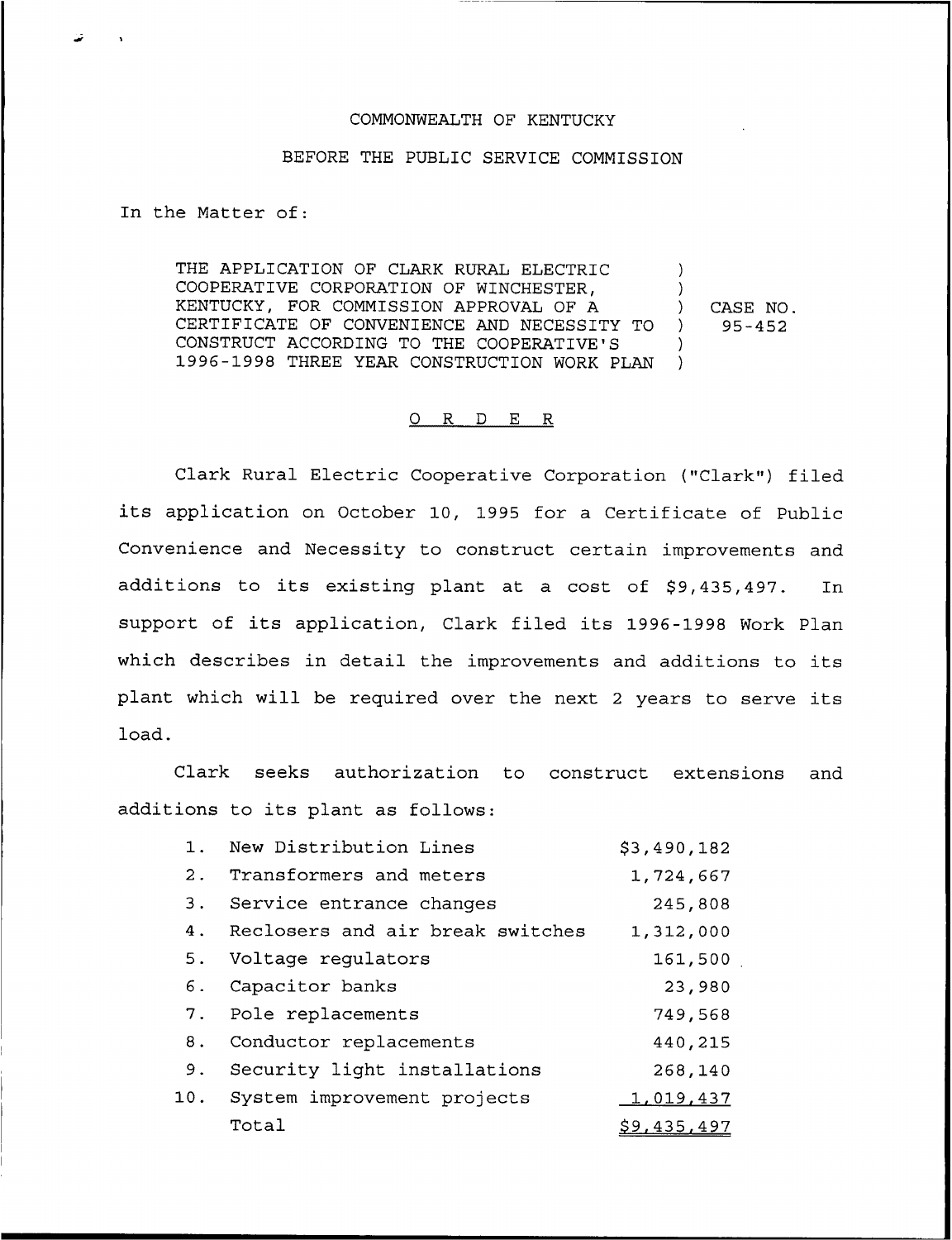The proposed construction will enable Clark to continue to provide adequate and dependable electric service to its consumers. The system improvements recommended in this Work Plan will not duplicate existing facilities and are needed to correct voltage problems, improve phase balance, and provide for improved service reliability.

Clark indicated that it planned to borrow all necessary funds from the Rural Utilities Service ("RUS") to finance these projects. The RUS field representative has determined that Clark could qualify for <sup>a</sup> hardship loan, which means it is eligible for <sup>100</sup> percent financing. This financing will be at the RUS Insured Loan Rates, which are set by RUS quarterly.<sup>1</sup> Clark's application with RUS is pending.

Based on the application and supporting 1996-1998 Work Plan, and being advised, the Commission finds that the proposed improvements and additions to be constructed by Clark are necessary to provide adequate, reliable electric service to existing customers and anticipated new customers.

IT IS THEREFORE ORDERED that Clark be and it hereby is granted a Certificate of Public Convenience and Necessity to construct the facilities described in its 1996-1998 Work Plan.

 $\mathbf{1}$ The interest rate is set at the time the funds are advanced by<br>RUS. The current interest rate is 5.5 percent The current interest rate is 5.5 percent.